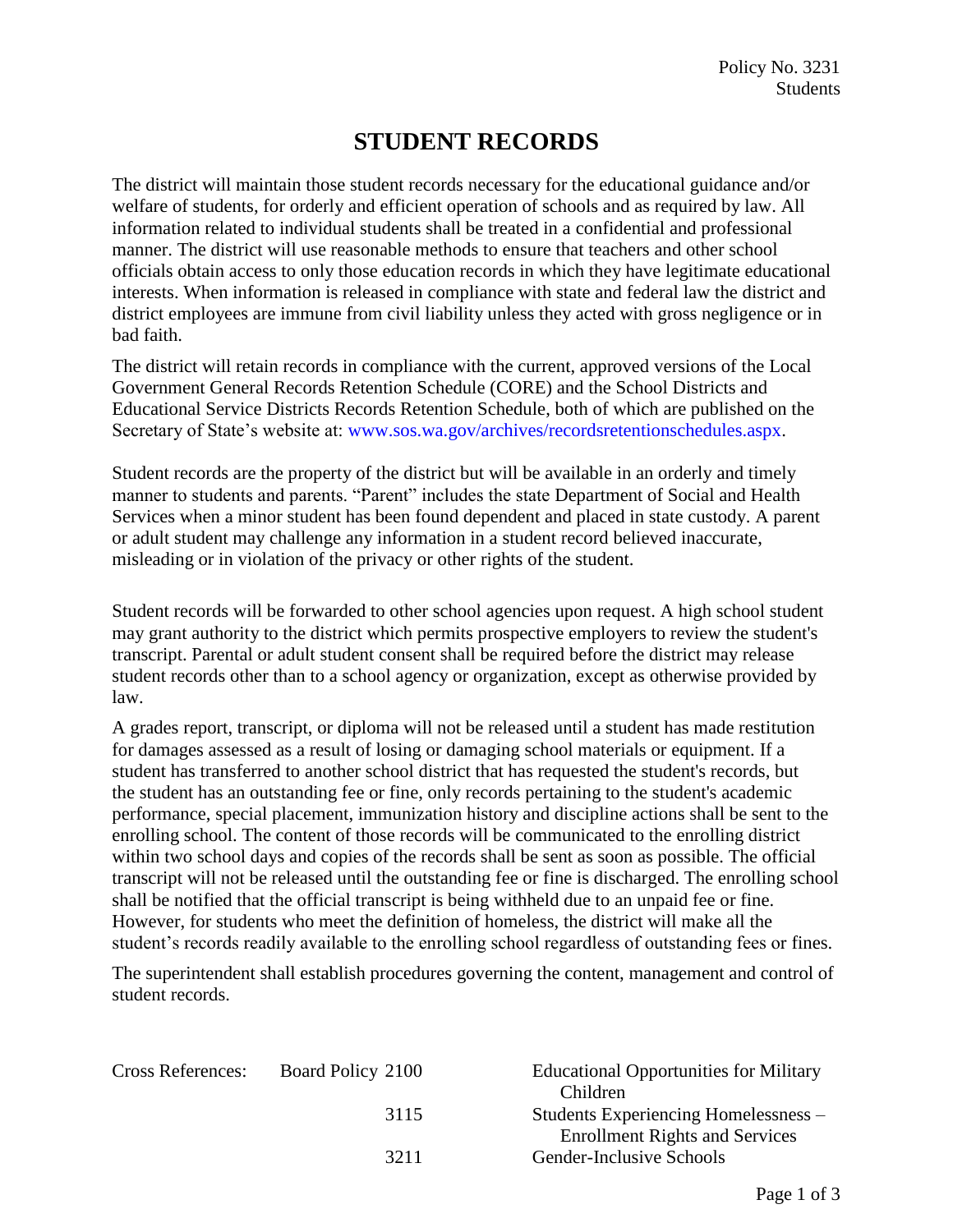|                          | 3520                    | <b>Student Fees, Fines, Charges</b>                                                                                                                                                                                           |
|--------------------------|-------------------------|-------------------------------------------------------------------------------------------------------------------------------------------------------------------------------------------------------------------------------|
|                          | 4020                    | <b>Confidential Communications</b>                                                                                                                                                                                            |
|                          | 4040                    | <b>Public Access to District Records</b>                                                                                                                                                                                      |
| <b>Legal References:</b> | 20 U.S.C. § 1232g       | Family Education Rights and Privacy<br>Act                                                                                                                                                                                    |
|                          | <b>CFR 45, Part 99</b>  | Family Education Rights and Privacy<br><b>Act Regulations</b>                                                                                                                                                                 |
|                          | 42 U.S.C. 11431 et seq. | McKinney-Vento Homeless Assistance<br>Act                                                                                                                                                                                     |
|                          | RCW 28A.150.510         | Transmittal of education records to<br>DSHS—Disclosure of educational<br>records—Data sharing agreements—<br>Comprehensive needs requirement<br>document-Report.                                                              |
|                          | 28A.195.070             | Official transcript withholding -<br><b>Transmittal of information</b>                                                                                                                                                        |
|                          | 28A.225.151             | Reports                                                                                                                                                                                                                       |
|                          | 28A.225.330             | Enrolling students from other districts -<br>Requests for information and<br>permanent records - Withheld<br>transcripts, effect — Immunity from<br>liability — Notification to teachers<br>and security personnel — Rules    |
|                          | 28A.230.120             | Option to receive final transcripts--<br>Notice                                                                                                                                                                               |
|                          | 28A.230.180             | Educational and career opportunities in<br>the military, student access to<br>information on, when                                                                                                                            |
|                          | 28A.600.475             | 475 Exchange of information with law<br>enforcement and juvenile court<br>officials – Notification of parents<br>and students.                                                                                                |
|                          | 28A.605.030             | Student education records - Parental<br>review—release of records—<br>Procedure.                                                                                                                                              |
|                          | 28A.635.060             | Defacing or injuring school property –<br>Liability of parent or guardian—<br>Withholding grades, diploma, or<br>transcripts — Suspension and<br>restitution — Voluntary work<br>program as alternative — Rights<br>protected |
|                          | 40.24.030               | Address Confidentiality Program —<br>Application — Certification                                                                                                                                                              |
|                          | Chapter 246-105 WAC     | Immunization of child care and school<br>children against certain vaccine-<br>preventable diseases                                                                                                                            |